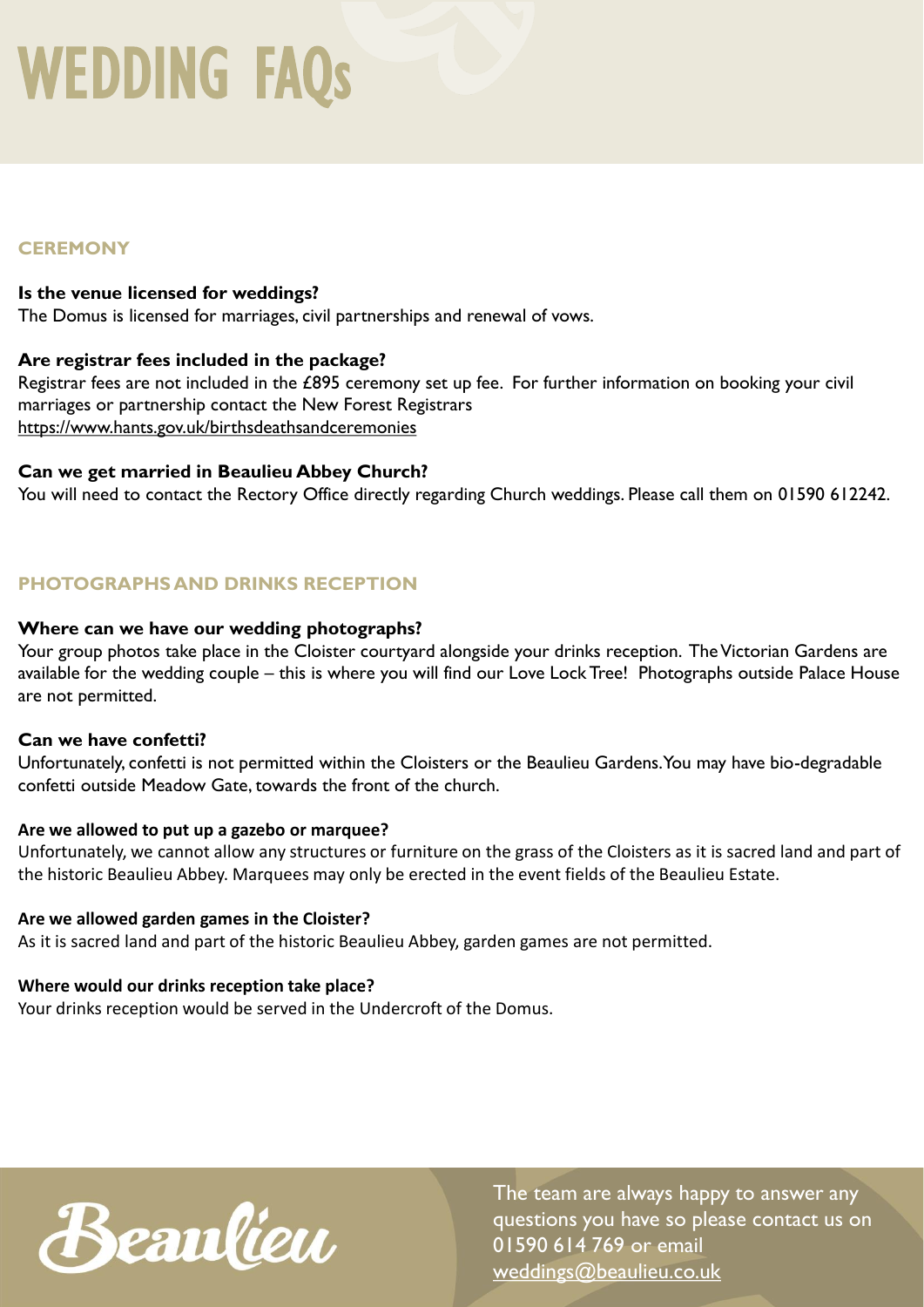### **WEDDING TIMINGS**

#### **What would be the timings for the day?**

Below is a guide however, we will work closely with you on the running order for the day and evening.

13:15 Guests and Groom to arrive via Meadow Gate 13:45 Bride to arrive via South Gate 14:00 Wedding ceremony to commence 14:30 Reception drinks 16:30 Wedding breakfast served 18:30 Wedding speeches 19:00 Evening guests to arrive via Meadow Gate 19:15 Cake cutting 19:30 First dance and evening reception 23:30 Last orders 23:45 Bar to close 00:00 Music finishes, carriages

#### **WEDDING MENU**

#### **Can we use our own caterers?**

All catering and service is provided by Restaurant Associates at Beaulieu. External caterers are not permitted. Should you be looking for an alternative type of menu please discuss with our team.

#### **Can you cater for special dietary requirements?**

Yes, our Chef will suggest and prepare an alternative menu that suits your guests' dietary requirements. We request that these are advised in advance and are marked on your table plan.

#### **Do you offer a choice menu?**

If you wish to have a choice menu there is a supplement per dish per course. Please see our wedding package enhancements.

#### **Do you offer a childrens package?**

Our childrens package includes a 3-course child friendly menu, fruit juice for drinks reception and wedding breakfast and a glass of fizzy apple for the toast. Children activity books are also available.



The team are always happy to answer any questions you have so please contact us on 01590 614 769 or email [weddings@beaulieu.co.uk](mailto:weddings@beaulieu.co.uk)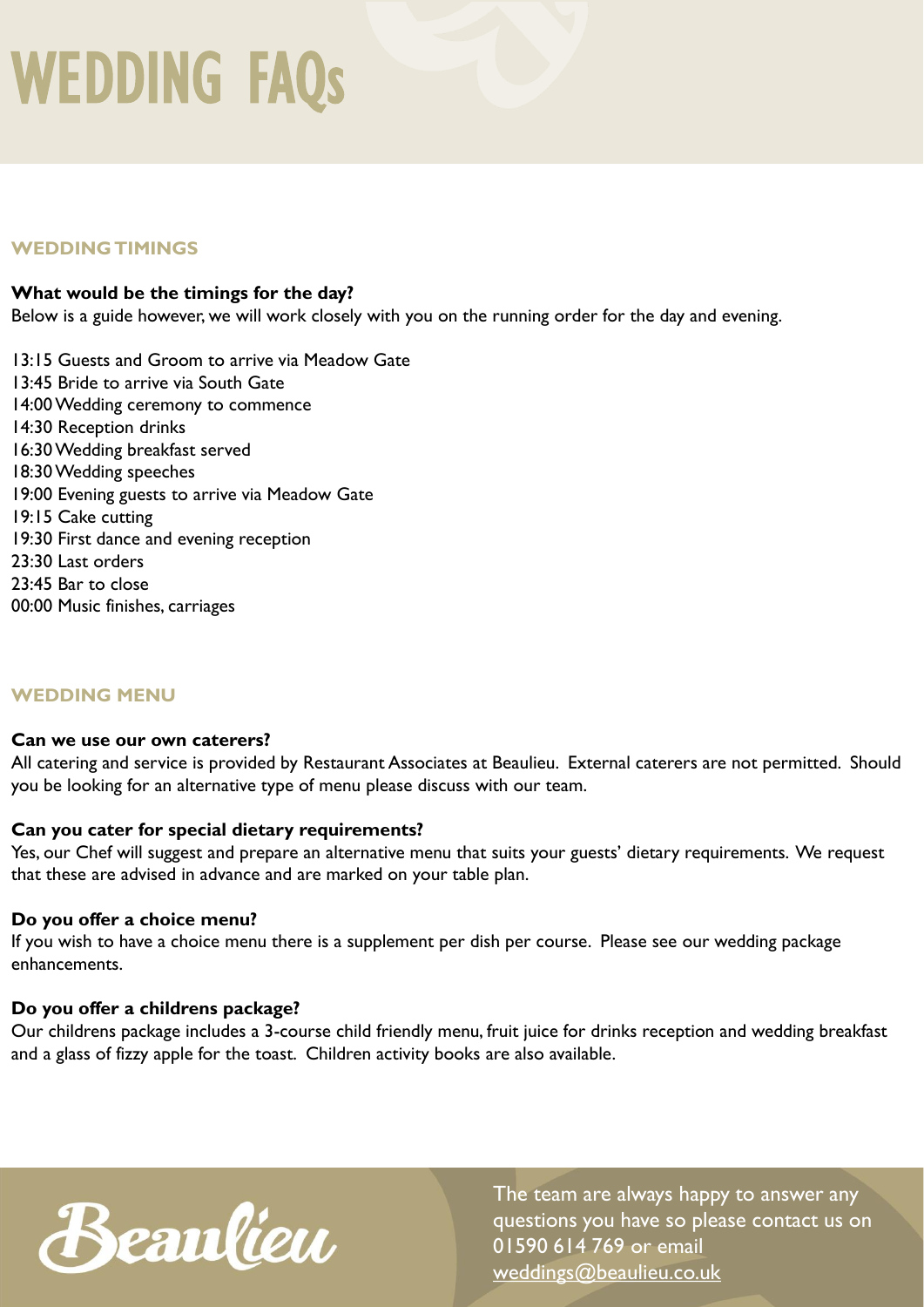### **WEDDING DRINKS**

#### **Does The Domus have a bar?**

The Domus has a private bar which serves a range of wine, beers, lager, spirits and mixers and soft drinks. Guests can either purchase their own drinks or you can organise a pre-paid bar tab, which is added to your final balance invoice prior to the wedding day.

#### **Can we bring our own alcohol?**

You can supply wines for your wedding breakfast and pay a corkage fee per bottle, however, we do have an extensive wine list to choose from if you wish to upgrade from our house wines. As we have a fully stocked bar we do not permit you to provide your own alcohol.

## **DECORATIONS AND WEDDING SUPPLIERS**

#### **Do you have an easel for the table plan?**

Yes, we have an A0 size easel for your table plan, to which cardboard or foamex table plans may be attached.

#### **Can we have candles in the Domus?**

Real flames are not permitted within the Domus. We recommend LED powered candles and tealights.

#### **When can our suppliers decorate the room?**

Subject to calendar availability, access the day prior may be available. During summer this is between 4pm and 6pm and during the winter months this is between 3pm and 5pm. On the day of the wedding, access is from 10am. Alternative set up timings can be agreed; however, this should be pre-arranged and agreed with your Event Planner.

#### **Can we have a live band in the Domus?**

A live band creates a great atmosphere for your evening reception. There are ample power points on the stage. For other evening entertainment ideas please chat with your wedding co-ordinator.

#### **Do our wedding suppliers need to provide any certification?**

All external suppliers must provide their public liability insurance for at least £10M and PAT testing for any electrical equipment used.

#### **Can we have fireworks?**

Fireworks are not permitted within the Beaulieu Estate.

#### **Is the Domus an all year-round venue?**

The Domus is a venue for every season. For the winter months there is a fully working fireplace and heaters to keep the venue snug whilst the original stonework keeps the venue cool in the heat of the summer.



The team are always happy to answer any questions you have so please contact us on 01590 614 769 or email [weddings@beaulieu.co.uk](mailto:weddings@beaulieu.co.uk)